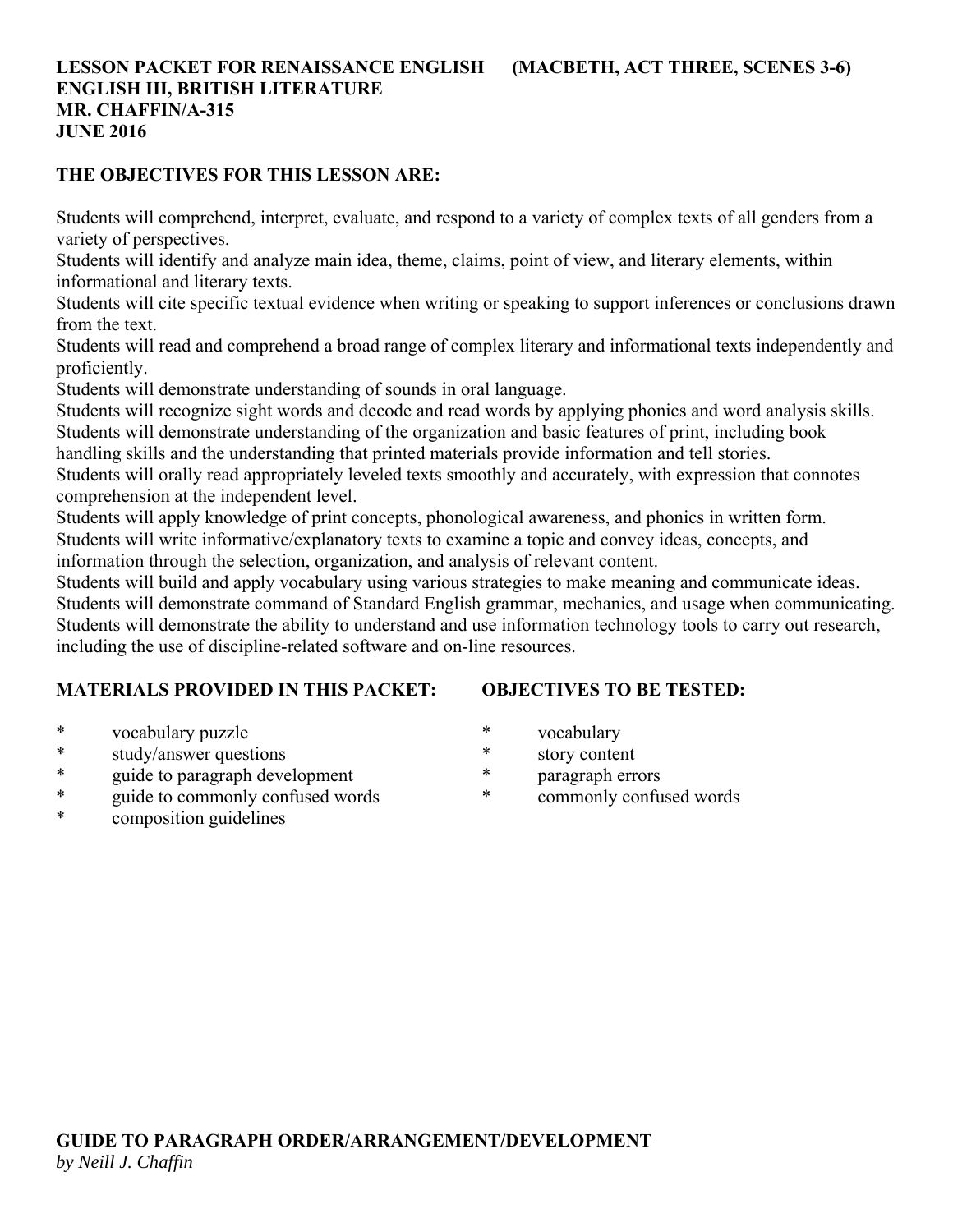After the sentence, the paragraph is the basic organizational element of a written composition. A paragraph should include a topic sentence, which sets forth the basic idea of the paragraph. It is usually, but not necessarily, at the beginning of the paragraph. The remainder of the paragraph should consist of details included within the idea set forth in the topic sentence. The paragraph should also contain a concluding or summarizing statement or a statement that leads into the next paragraph.

The information in a paragraph may be arranged or ordered in various ways, depending on the purpose of the paragraph. In the narrative and expository types of paragraphs, order is usually **chronological**: that is, the information proceeds in a series of events or processes. In a descriptive paragraph, order is usually **spatial**: that is, it relates information based on location or placement. A paragraph that presents an argument may arrange details in **order of importance**. Another method of paragraph development employs **comparison and contrast** to create a clear picture. Some paragraphs are developed by **classification**, by **analogy**, or by **cause and** 

#### **effect (result).**

It is important that everything in a paragraph be germane to the paragraph: that is, there should be nothing in the paragraph that does not act as a detail to support the topic statement. Irrelevant or unrelated ideas, even if they are important in the overall composition, belong in another paragraph.

In the examples below, the topic statement is in bold-face:

**Rebuilding a mechanical clock movement is a detailed process that requires strict attention to detail.** The first step is to clean the movement, which removes dirt and grease so as to make the work easier and less messy. It also helps reveal wear in the pivot holes. After cleaning the movement, wind the mainsprings. Note any obvious damage: bent wheels, missing parts, broken springs, etc. Then, holding the movement firmly, use a thumb against a gear wheel to remove tension or pressure on the time gear-train. Carefully watch the pivot ends where they protrude through the plates. If they move when pressure is removed, scratch a mark at the place to which the pivot end moved. Do this for the front and back plates. Repeat for the chime and strike trains, if the movement is intended to chime and/or strike. Having marked the wear in the plates, let down the mainsprings, being careful to use let-down keys. It is imperative that all power be removed from the gear trains to avoid damage to the movement or injury to yourself when disassembling the movement. You are now ready to disassemble the movement and begin repairs.

*(Note the topic sentence at the beginning of the paragraph. Take notice of how the steps are laid out in a logical sequential order.* Also take note of the concluding sentence, which is intended to *lead into another paragraph detailing how to disassemble the movement.)*

**It was a single story house that had grown with the increasing size of the family that owned it**. As built about 1950, it consisted of a one-car garage, a living room, and a tiny hallway that opened to two bedrooms and a single bathroom. There was a kitchen and a small space that served as a dining area. As the family grew, the house grew. The garage was enclosed to make an area for the family's many hobbies: amateur radio, lapidary, photography, etc. The little dining area became a pantry. The major additions began there, spreading inexorably back into the deep lot. The first addition included a dining room and a long hallway that led to a new master bedroom and a spacious bathroom. Around 1960 or so an additional bedroom and a half-bath were appended to the back of the house, as well as a long narrow "office", which mostly served as another hobby area. In the late 1960's, a *dojo*, or judo gymnasium, was erected in the back yard, where the owner taught judo and related martial arts. Somewhat later a large workshop was built, with a door opening into the master bedroom. There the owner built furniture and funerary urns (he was a funeral director) and pursued myriad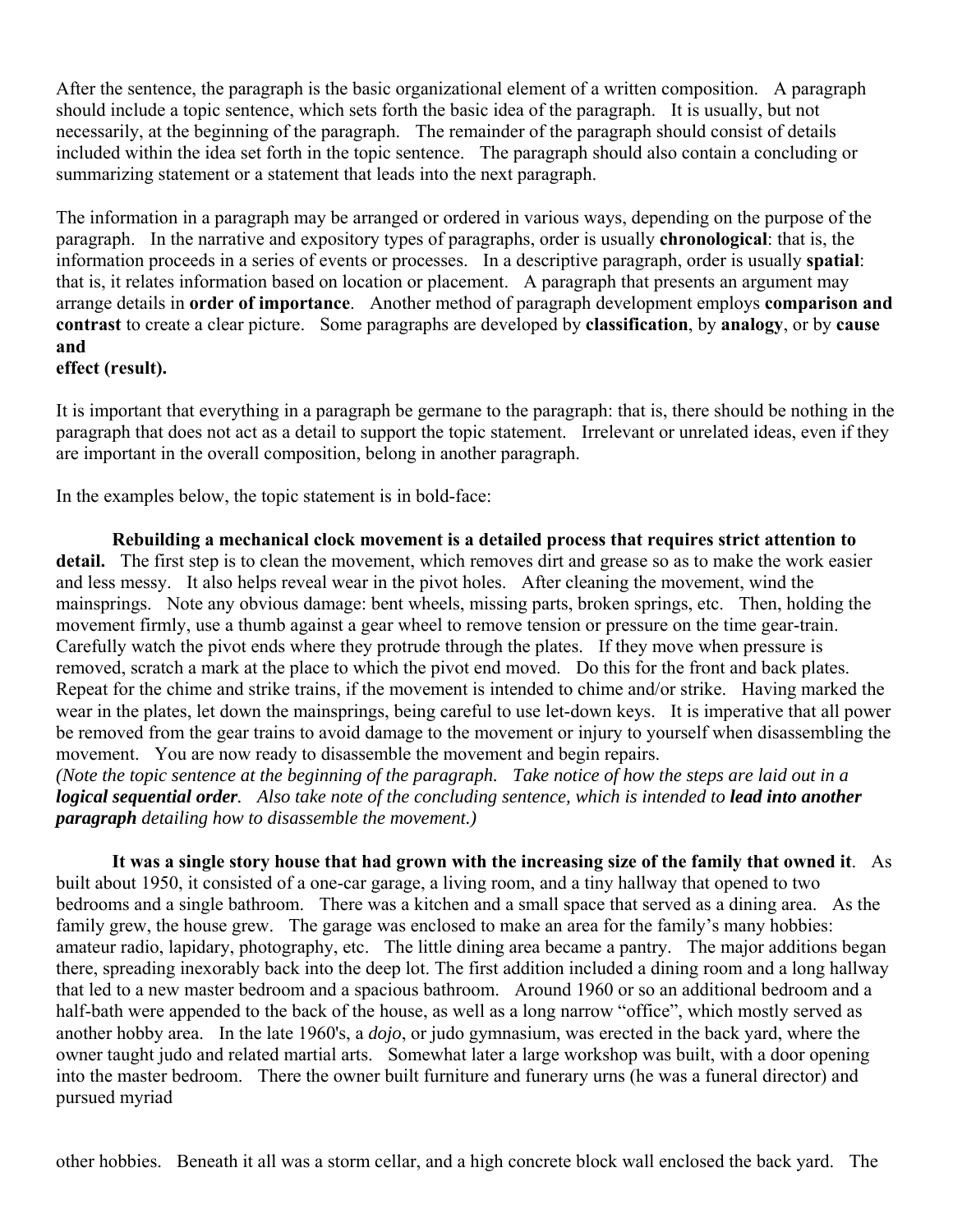overall impression was one of sprawling spaciousness.

*(Note the topic sentence at the beginning of the paragraph. See how the description proceeds both spatially and chronologically toward the end of the paragraph. The last sentence summarizes the contents of the paragraph.)*

 "Mount Trashmore" rises inexorably at the western edge of Oklahoma City. "Douglas Mountain" mirrors its heights on the eastern edge. These trash dumps are probably the highest points of elevation in central Oklahoma. Monuments to our excessive production of trash, they stand as an indictment of our "throw away" society. **It is essential that we do more to deal with the massive amounts of trash we produce.** The gross national product of the United States is, if you will pardon the pun, trash. It is piling up at an alarming rate and is contributing to environmental pollution. There are things we can do to ameliorate this problem. The first thing is to simply produce less garbage. We must use less packaging. I recently bought a new lawnmower: the packaging material filled my entire garbage can! How fragile can a lawnmower be? We can re-use packaging materials. I have a cabinet full of Wal-Mart bags. If I were to take them back to the store with me, I could

re-use them several times. We can limit our use of disposable products. Let's use washable kitchen towels instead of paper towels. Let's eat on real dishes and wash them, rather than use paper plates. We can use mulching lawnmowers and not only eliminate more waste at the landfill but nourish our lawns at the same time. We can recycle those things that are economically worth recycling, like aluminum, paper, and plastics. If we all do a little bit every day to produce less garbage, re-use things, and recycle what is worth recycling, then we can make a big dent in the amount of trash we produce.

*(Note the delaying of the topic sentence: the paragraph hooks the audience's interest before revealing the topic. The details are then arranged in order of importance: use less, eliminate disposables, and recycle. The final sentence summarizes.)*

 **There is a great deal of interest these days in mass transit systems for our major cities.** It is not hard to see why. Proponents of mass transit systems point to the massive and paralyzing congestion on our urban highways, the pollution from millions of motor vehicles, and the huge demand on petrochemical resources. Mass transit systems deal directly with all of these issues. One light-rail train or bus will carry the equivalent of dozens of individual cars, thus alleviating congestion. One light-rail train or bus will produce much less air pollution. One light-rail train or bus will use much less oil and gas. What's not to like? However, there is a down side to this. Mass transit systems are expensive to develop: people are not thrilled by the taxes that are necessary to fund these projects. Furthermore, mass transit systems, for all their benefits, are much less convenient than individual transportation. It is really nice to get into your car, drive to work or whatever, park, and do whatever business you have to do. You are on your schedule, not someone else's! There is little or no privacy on mass transportation systems, not to mention less safety. In inclement weather, it is a real inconvenience to have to walk or drive to access points for mass transportation systems. It boils down to the choice between the public and collective good or the private and individual good. The private and individual choice has long been the standard of American life, but in an age of burgeoning population and lessening space, it is not clear that this is a sustainable option. Mass transportation may be the way of the future, but serious drawbacks must be overcome.

*(Note that a clear choice is drawn between private and mass transportation. A balanced and well-considered argument is presented. This is an example of a compare and contrast development in which no side is clearly advocated.)*

 Comedienne Phyllis Diller once wryly commented, "Cleaning your house while your kids are still growing is like shoveling the sidewalk before it stops snowing!" She had a point: the mess you clean up today will just have to be cleaned up again tomorrow. **The same is true of construction and the resulting mess: it is sometimes better to leave all the mess until the job is finished and then clean it up.** Of course, some attention must be paid to safety. Too much clutter can be a danger to the workmen. Still, a great deal of the debris generated by the framers, the electricians, the plumbers, the roofers, and the drywall men can be left until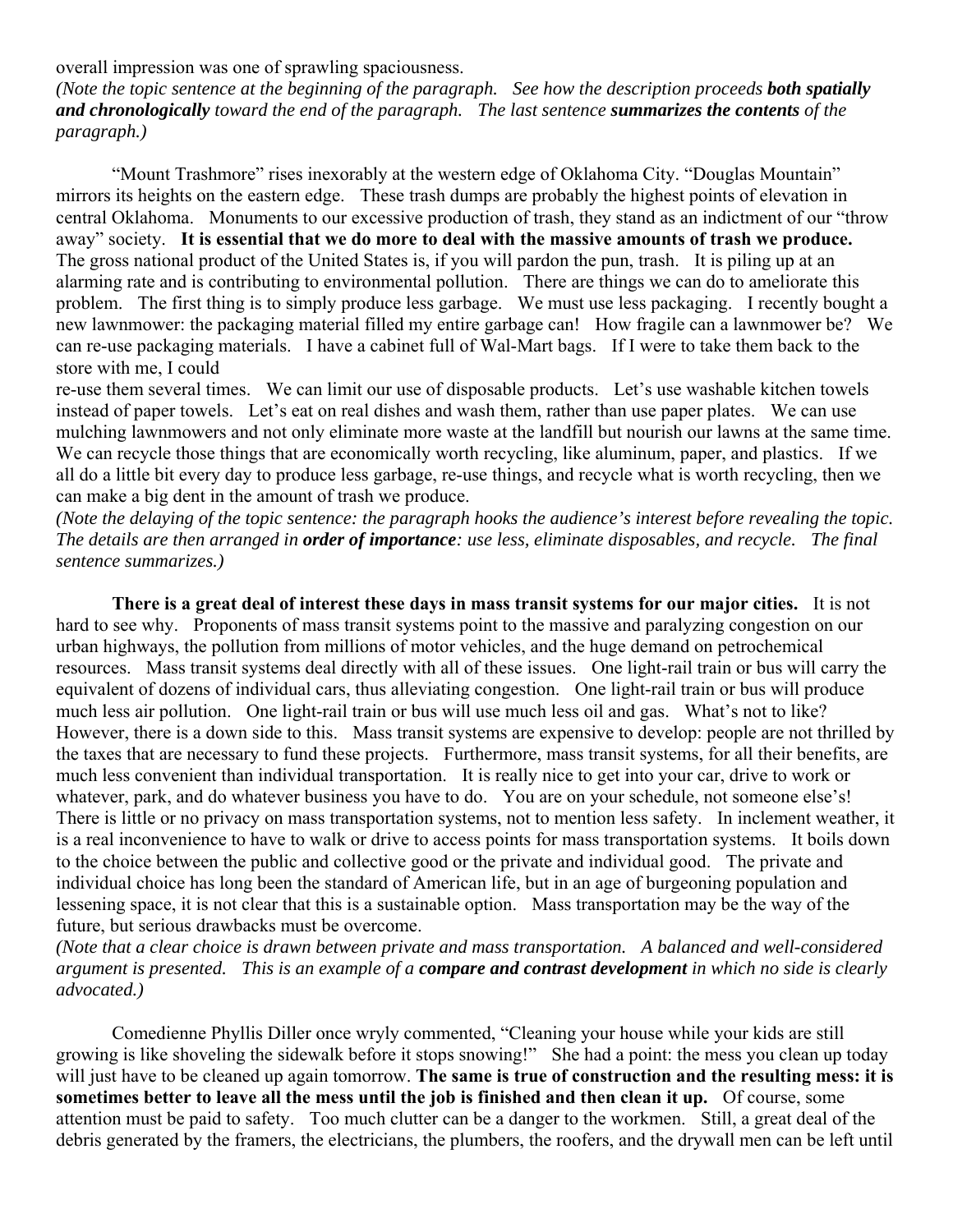the job is nearing completion. A careful clean-up can then be done before the floor and carpet people do their job, which is generally the last thing done in a construction job. Leaving most of the clean-up for one time saves time, effort, and money. Phyllis Diller would certainly approve of this approach! *(This is development by analogy: one thing is like another thing. Okay, it's a little weird, but you get the idea!)*

 One thing is certain about a mechanical clock: at some point it will stop running. **Many things can make a mechanical clock stop running.** The most obvious is failure to wind the springs or pull up the weights. Without motive power, supplied by the springs or by the weights, the clock cannot run. Placement of an open-pendulum clock-such as a cuckoo clock or a Zaandam clock-near an air register can cause a stoppage as the air current interferes with the swinging of the pendulum. If a clock is placed where it is jarred or bumped accidentally, or where there is some type of excessive mechanical vibration, it can stop running. A clock movement that is very dirty, from dust or smoke, will stop running, since the dirt creates excessive friction in the gear trains. Physical wear of the arbor pivot holes will increase friction, sap power, and change the meshing of the gears and pinions, thus making the clock stop. In spring-driven clocks, the mainsprings will eventually weaken or become "set" and will not provide sufficient power to run the movement. Mechanical clocks are very complicated and precise mechanisms, and they are prone to stoppage unless everything is just right.

*(Development by cause and effect (result): the topic statement is explained by the remainder of the paragraph.)*

 **Clocks may be classified in several ways.** The motive power of the clock is one way: clocks may be spring-driven, weight-driven, electrically-powered, or battery-powered. There is even one clock, the LeCoultre Atmos, that is driven solely by the changes in air temperature around the clock! Another way to classify clocks is by their cabinet style. Floor clocks, commonly known as grandfather clocks, are large cabinets that stand on the floor. Other clocks hang on the wall. Still others, known as shelf or bracket clocks, sit on a table or on a mantle. Mechanical clocks may be classified by their run-time: 30-hour clocks, eight-day clocks, 30-day clocks, or even year clocks. Mechanical clocks may be classified by how they are regulated: by oscillating (swinging) pendulums, by rotary pendulums, or by spring-balances. The national origin of a clock is another form of classification. They may be American, English, German, Korean, Chinese, etc. However you choose to classify clocks, there is a clock available for every purpose and to suit every taste. *(Development by classification: the topic sentence sets this up.)*

# **GUIDE TO COMMONLY CONFUSED WORDS**

*by Neill J. Chaffin*

Many words in English sound alike or almost alike, even though they are not spelled the same. Sometimes words that are spelled the same or almost the same are pronounced differently and have very different meanings. As a result, people often confuse these words. Following is a list and explanation of many of these words.

| accept | take; receive; agree to                                         |
|--------|-----------------------------------------------------------------|
| except | excluding; but                                                  |
| adapt  | to make apt or suitable; adjust                                 |
| adopt  | to choose as one's own; to accept                               |
| advice | words or information given to assist; guidance $(ad \, v \, s)$ |
| advise | to give advice; guide; assist with information $(ad \nu z)$     |
| affect | to influence, alter, or change                                  |
| effect | result; outcome; to produce a result                            |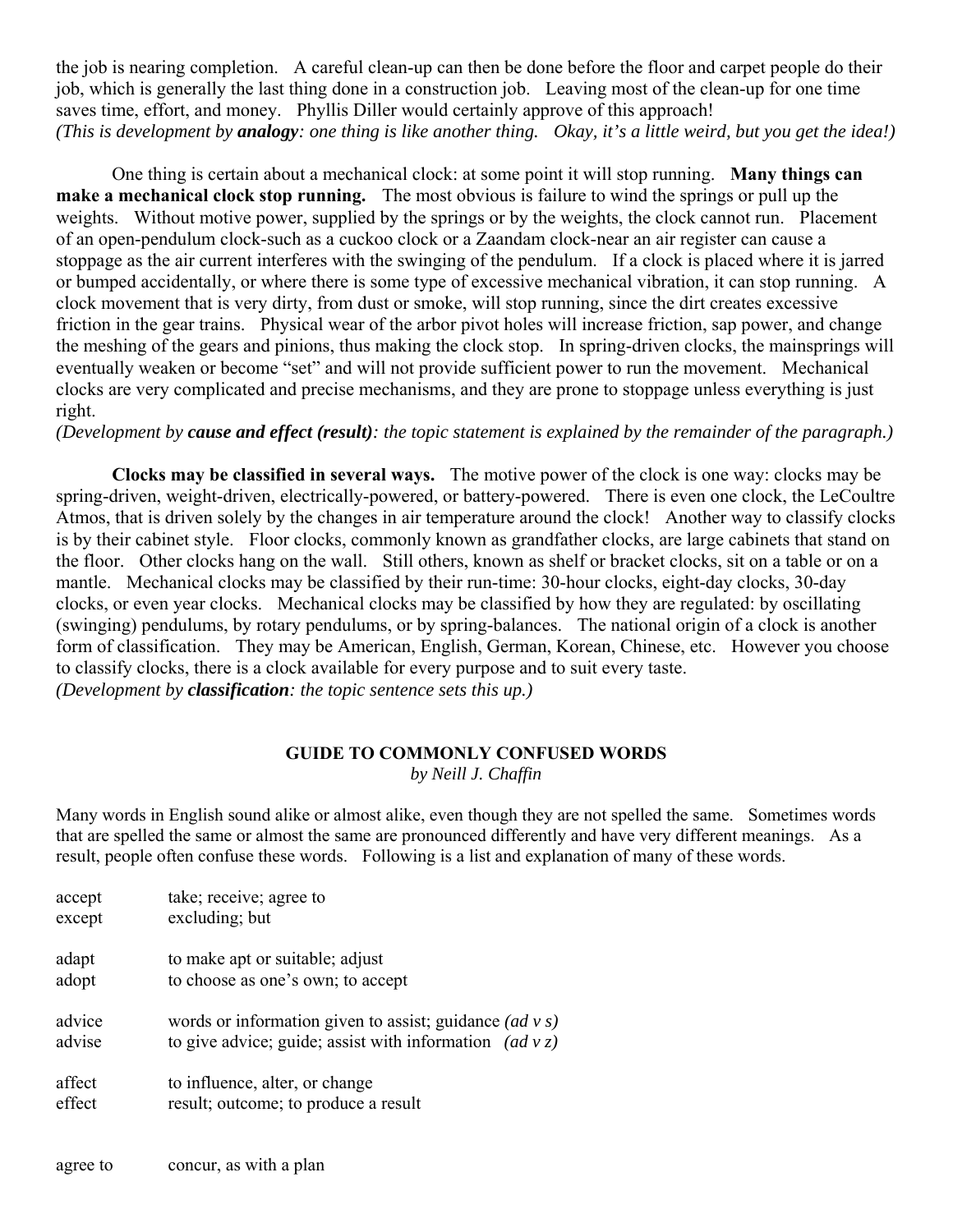| agree on<br>agree with                                                          | concur, as with a person<br>concur, as with a course of action                                                                                                      |  |
|---------------------------------------------------------------------------------|---------------------------------------------------------------------------------------------------------------------------------------------------------------------|--|
| a lot<br>allot                                                                  | a great deal; much<br>parcel out; distribute; allocate                                                                                                              |  |
| allusion                                                                        | reference to something<br>illusion mistaken idea or sight                                                                                                           |  |
| already<br>all ready                                                            | previously; by this time<br>completely prepared                                                                                                                     |  |
| alright<br>all right                                                            | variant spelling of "all right" (not completely accept as correct form)<br>completely correct; permissible                                                          |  |
| altar<br>alter                                                                  | a table where religious rituals are performed<br>to change or transform                                                                                             |  |
| altogether<br>all together                                                      | entirely; completely<br>as one; in unity; all in the same place                                                                                                     |  |
| among<br>between                                                                | included with; surrounded by (used of three or more persons, things, etc.)<br>in the space or time joining or separating <i>(used of two persons, things, etc.)</i> |  |
| amount total sum, when can't be counted<br>numbertotal sum, when can be counted |                                                                                                                                                                     |  |
| angry at<br>angry with                                                          | indignant; irate; mad, as at a thing<br>indignant; irate; mad, as at a person                                                                                       |  |
| anywhere<br>nowhere                                                             | at any place<br>at no place                                                                                                                                         |  |
| bad<br>badly                                                                    | faulty; evil; disobedient<br>poorly; in a wrong or inadequate way                                                                                                   |  |
| beside<br>besides in addition to                                                | next to; at the side of                                                                                                                                             |  |
|                                                                                 |                                                                                                                                                                     |  |
| born<br>borne                                                                   | begot; delivered; brought into the world<br>carried; maintained; supported; sustained                                                                               |  |
| borrow                                                                          | to take or accept on a temporary basis                                                                                                                              |  |
| lend                                                                            | to give temporarily                                                                                                                                                 |  |
| loan                                                                            | something that is given temporarily                                                                                                                                 |  |
| brake                                                                           | slow or stop; a device to stop a car, machine, etc.                                                                                                                 |  |
| break                                                                           | fracture; crack; disjoin; separate; sever                                                                                                                           |  |
| bring                                                                           | carry along with; fetch, as towards                                                                                                                                 |  |
| take                                                                            | carry along; remove away, as away from                                                                                                                              |  |
|                                                                                 |                                                                                                                                                                     |  |
| can                                                                             | is able to; has the ability                                                                                                                                         |  |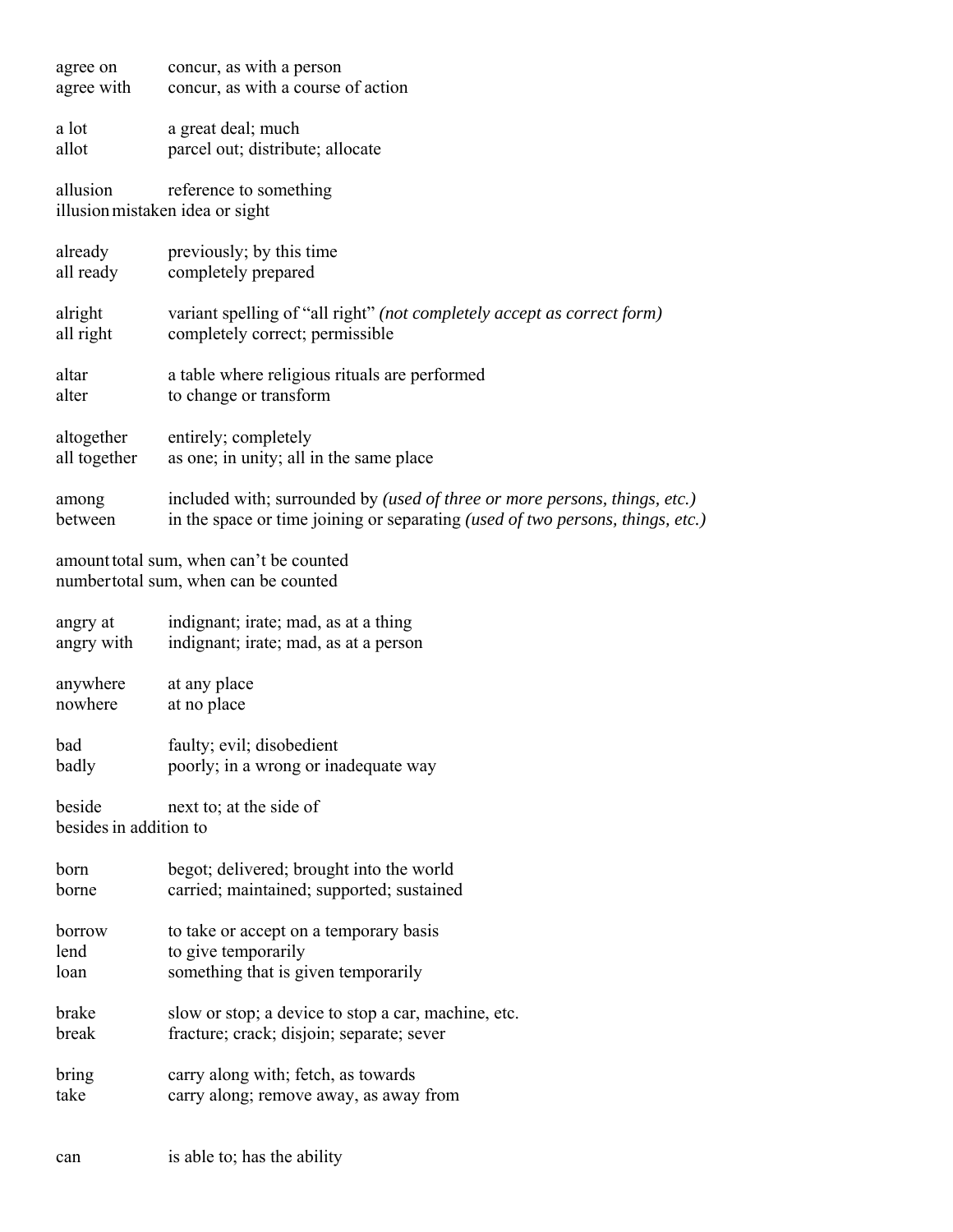| may                        | is allowed to; has the permission to                                                                                                                                                   |
|----------------------------|----------------------------------------------------------------------------------------------------------------------------------------------------------------------------------------|
| capital<br>capitol         | a city that is an administrative center; of major importance; wealth/money; punishable by death<br>a building that is an administrative or government office                           |
| cloths                     | pieces of fabric (cläths)                                                                                                                                                              |
| clothes                    | garments; attire; garb; vestments<br>$(cl$ ths)                                                                                                                                        |
| close                      | shut; secure; slam; $(cl z)$ near; not far away $(cl s)$                                                                                                                               |
| coarse<br>course           | rough; crude; unrefined<br>way; route; path of action or movement; a class for instruction                                                                                             |
| compliment<br>complement   | something good said about someone; commendation; tribute<br>something that completes or makes perfect; assigned or allotted amount, number, etc.                                       |
| consul                     | political representative of a foreign country<br>council a meeting to decide something; a group serving for a particular purpose<br>counsel to advise or give advice; the advice given |
| differ from<br>differ with | not be the same as<br>disagree                                                                                                                                                         |
| emigrate                   | leave a country to settle elsewhere                                                                                                                                                    |
| immigrate                  | enter a country to settle                                                                                                                                                              |
| notorious<br>infamous      | famous well-known; very widely known or recognized<br>infamous; well-known in a negative way<br>notorious; well-known in a negative way                                                |
|                            |                                                                                                                                                                                        |
| fewer<br>less              | not as many, when can be counted<br>not as much, when can't be counted                                                                                                                 |
| formally                   | in a formal or designated manner                                                                                                                                                       |
| formerly                   | previously; no longer                                                                                                                                                                  |
| good                       | well-behaved; suitable; excellent                                                                                                                                                      |
| well                       | adequately; suitably; in good health                                                                                                                                                   |
| hanged                     | executed by hanging                                                                                                                                                                    |
| hung                       | suspended; draped; attached to                                                                                                                                                         |
| in                         | within; inside of                                                                                                                                                                      |
| 1nn                        | a hostel, hotel, motel, etc.                                                                                                                                                           |
| en                         | a printer's measurement of about 1/6 inch                                                                                                                                              |
| into                       | from outside to inside                                                                                                                                                                 |
| in two                     | separated into two parts                                                                                                                                                               |
| its                        | third person singular possessive pronoun                                                                                                                                               |
| it's                       | contraction for "it is"                                                                                                                                                                |
| later                      | at some time in the future $(l t r)$                                                                                                                                                   |
| latter                     | the second part of two $(lat \ r)$                                                                                                                                                     |
|                            |                                                                                                                                                                                        |
| lay                        | put, place, or set; past tense of "lie"                                                                                                                                                |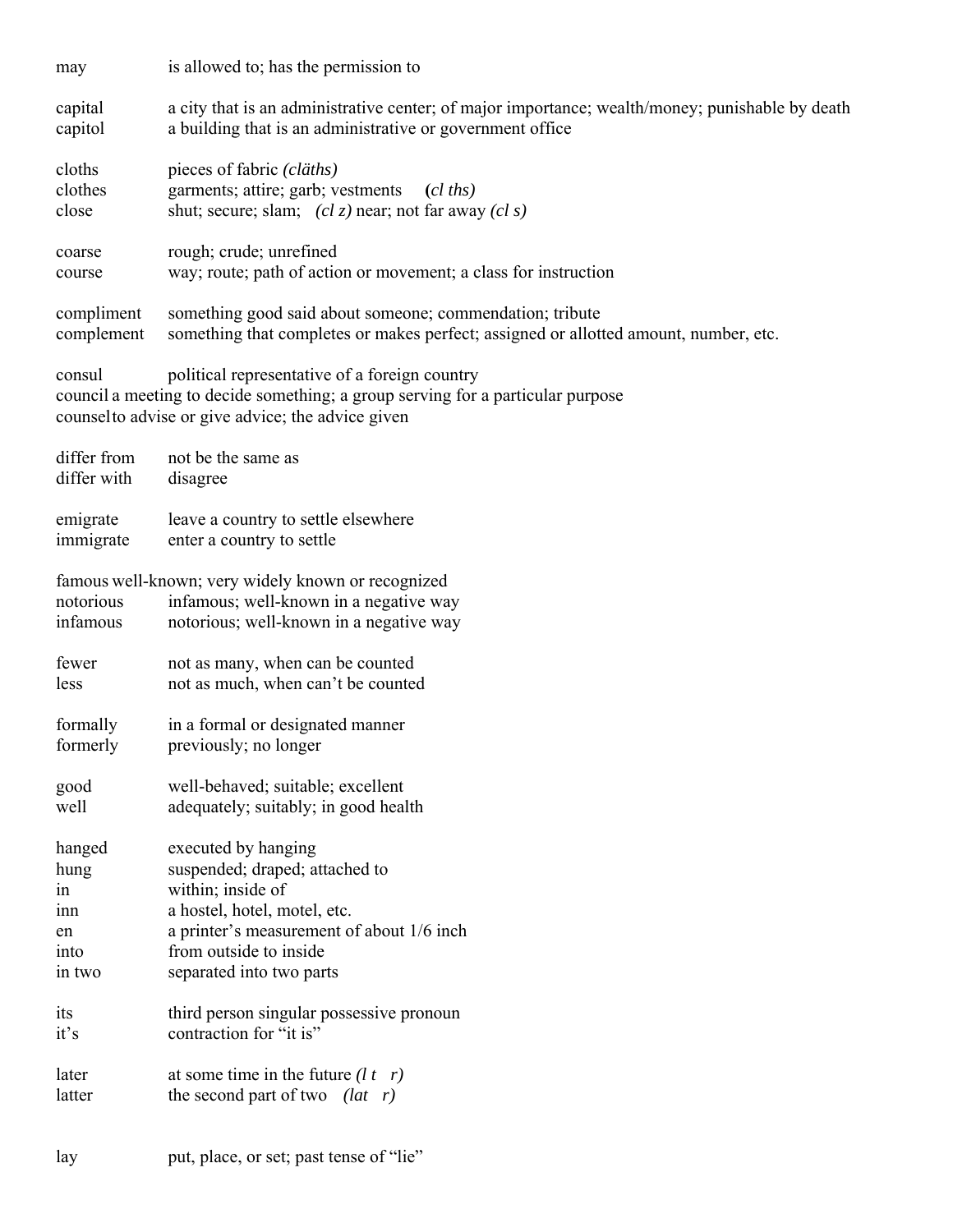| lie                    | put oneself in a prone position; past tense is "lay"                                                                             |
|------------------------|----------------------------------------------------------------------------------------------------------------------------------|
| lie                    | tell something false; prevaricate                                                                                                |
| lye                    | a caustic alkaline solution, usually sodium or potassium hydroxide                                                               |
| lead                   | conduct; go first; convey; steer; entice; lure $(l d)$                                                                           |
| lead                   | a dull soft grey metal (led)                                                                                                     |
| led                    | past tense of lead, meaning to conduct, go first, etc.                                                                           |
| learn                  | to gain knowledge                                                                                                                |
| teach                  | to impart knowledge                                                                                                              |
| leave                  | depart; go away from; permission                                                                                                 |
| let                    | allow; permit                                                                                                                    |
| lose                   | misplace; suffer a loss $(l \ z)$                                                                                                |
| loose                  | not secured; not tight; free; unhindered $(l \ s)$                                                                               |
| miner                  | one who digs or extracts minerals, metals, etc. from the earth                                                                   |
| minor                  | one who is under the age of majority; less important; of less consideration                                                      |
| moral<br>morale        | good; righteous; ethical; a lesson for conduct (mor<br>l<br>attitude; esprit de corps; mood; mental condition or spirit (mor al) |
| most                   | the majority; the greater part                                                                                                   |
| almost                 | nearly                                                                                                                           |
| passed                 | past tense of "pass", meaning succeeded, went ahead of, elapsed, or exceeded                                                     |
| past                   | history; antiquity; yore; gone by; before the present time                                                                       |
| peace                  | tranquility; calm; lack of war or strife $(p s)$                                                                                 |
| piece                  | part; portion; fragment $(p s)$                                                                                                  |
| peas                   | small round green vegetables $(p \ z)$                                                                                           |
| personal               | private; individual; confidential                                                                                                |
| personnel              | crew; employees; staff                                                                                                           |
| persecute              | treat unfairly; attack                                                                                                           |
| prosecute              | bring legal action against                                                                                                       |
| plain                  | bare; modest; unadorned; unembellished; a broad flat land                                                                        |
| plane                  | a flat surface; an airplane; a tool for shaving wood flat                                                                        |
| principal              | headmaster or executive of a school; the main or most important of several things                                                |
| principle              | tenet; standard; ideal; model; pattern; norm                                                                                     |
| quiet<br>quite<br>quit | silent; noiseless (kw)<br>et)<br>to a great degree; completely; totally (kw t)<br>cease; stop (kwit)                             |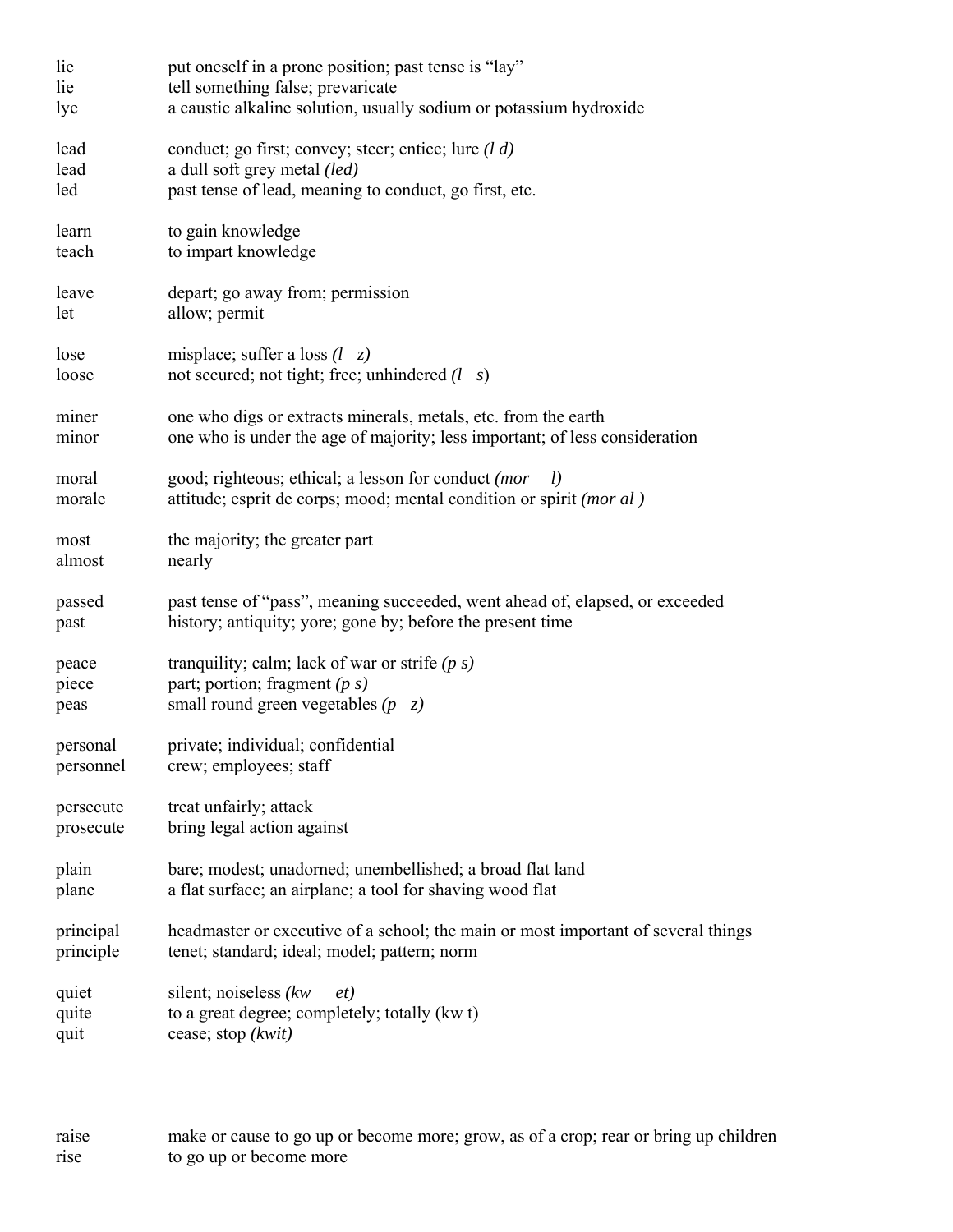| raze<br>rays             | to demolish; tear down<br>beams of light, energy, etc.                                                                                              |
|--------------------------|-----------------------------------------------------------------------------------------------------------------------------------------------------|
| real                     | genuine; authentic                                                                                                                                  |
| reel                     | stagger; sway; a circular form to hold rope, film, etc.; a type of dance                                                                            |
| really                   | very; truly; in truth                                                                                                                               |
| set<br>sit               | put or place; lay; a group of similar things; a movie film site; harden<br>to place oneself in a recumbent position (sit down)                      |
| stationary<br>stationery | fixed in place; unmoving<br>paper, envelopes, etc. for writing                                                                                      |
| sure                     | certain; positive                                                                                                                                   |
| surely                   | certainly; positively                                                                                                                               |
| Shirley                  | a girl's name                                                                                                                                       |
| surly                    | bad-tempered; rude; sullen                                                                                                                          |
| than                     | a conjunction, usually used as part of a comparison                                                                                                 |
| then                     | at that time                                                                                                                                        |
| thin                     | slender; skinny; narrow; sparse; runny; diluted                                                                                                     |
| their                    | belonging to them; a possessive pronoun                                                                                                             |
| there                    | in that place                                                                                                                                       |
| they're                  | contraction for "they are"                                                                                                                          |
| to                       | toward; in the direction of; part of the infinitive form of a verb                                                                                  |
| two                      | a pair; duo; the number between one and three                                                                                                       |
| too                      | also; too much                                                                                                                                      |
| vale                     | valley; dell $(v \; l)$                                                                                                                             |
| veil                     | covering, as of cloth; scarf; to cover or conceal $(v \mid l)$                                                                                      |
| veal                     | the flesh of a very young calf, used as food $(v \mid l)$                                                                                           |
| vial                     | small bottle, usually of glass                                                                                                                      |
| vile                     | repulsive; disgusting; repugnant                                                                                                                    |
| viol                     | an old type of violin or similar such instrument                                                                                                    |
| waist                    | the middle part of the body; the middle part of a ship, clock case, etc.                                                                            |
| waste                    | squander; dissipate; splurge; that which is left over and no longer useful                                                                          |
| war                      | strife; conflict; combat; series of battles                                                                                                         |
| wore                     | had on, as of clothing; eroded; frayed                                                                                                              |
| wear                     | have on, as of clothing; erode; fray                                                                                                                |
| ware                     | merchandise; things to be sold                                                                                                                      |
| weir                     | a low dam; a fence in water used to catch fish $(wir)$                                                                                              |
| we'd                     | contraction for "we would" or "we had"                                                                                                              |
| weed                     | an undesirable plant                                                                                                                                |
| weather<br>whether       | the daily change in temperature, rainfall, etc.; to endure or survive; erode; rot<br>a word indicating choice; in case; be it the case or fact that |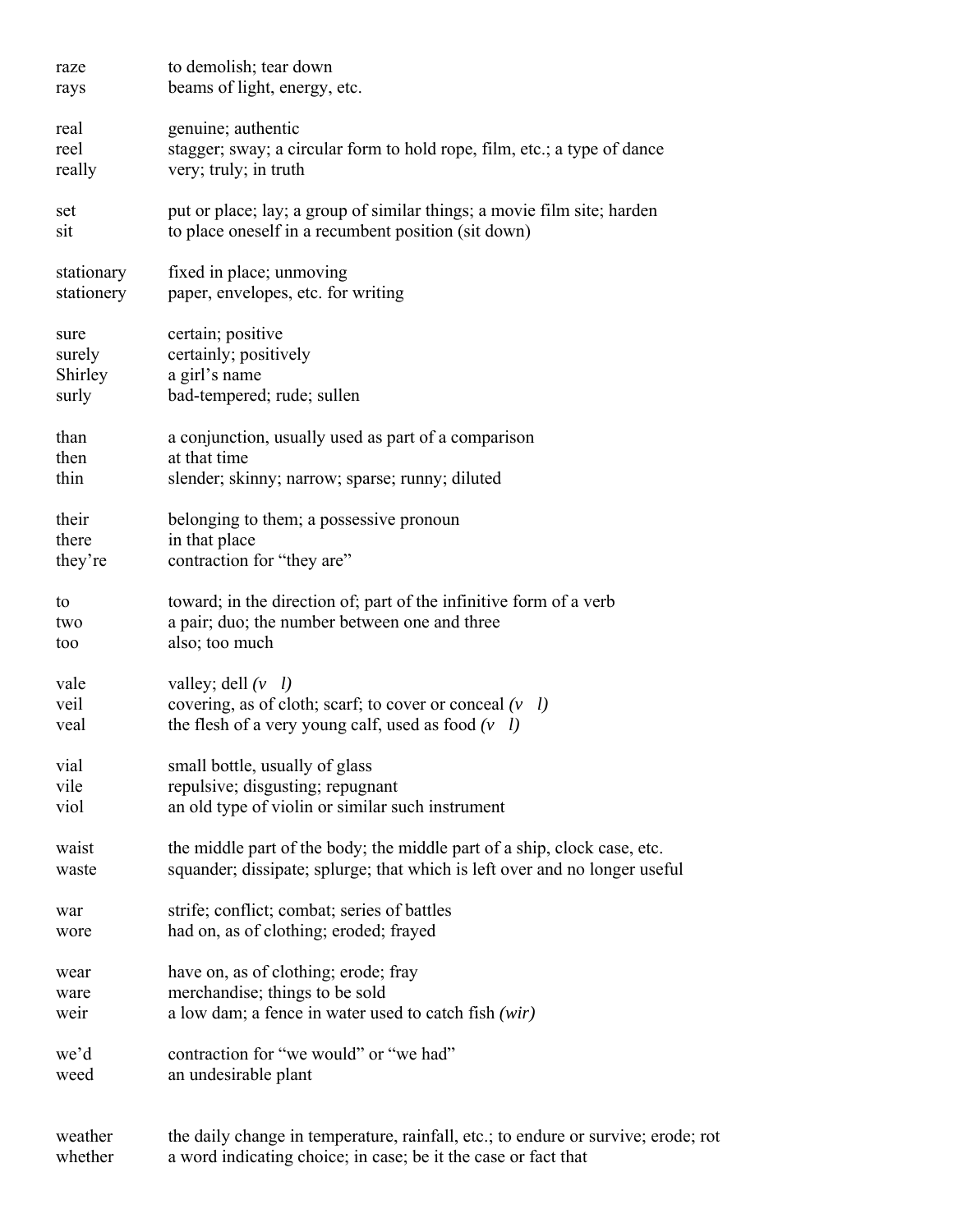| whose  | possessive form of "who"                                                          |
|--------|-----------------------------------------------------------------------------------|
| who's  | contraction for "who is" or "who has"                                             |
| witch  | sorceress; enchantress (wich)                                                     |
| which  | a word indicating choice; what one of the number or person implied <i>(hwich)</i> |
| wood   | forest; grove; the thick fibrous substance of the trunk and branches of a tree    |
| would  | a conditional helping verb; expresses a supposition or condition                  |
| wrap   | enclose; surround; sheath; envelop; a coat or cape                                |
| rap    | knock quickly and sharply; talk <i>(slang)</i> ; a kind of music                  |
| wreak  | inflict, as of vengeance; cause, as of harm                                       |
| reek   | stink; smell bad; a bad smell                                                     |
| your   | possessive pronoun meaning "belonging to you" $(y \ r)$                           |
| you're | contraction for "you are" $(y \mid r)$                                            |
| yore   | the past; history $(y\hat{o}r)$                                                   |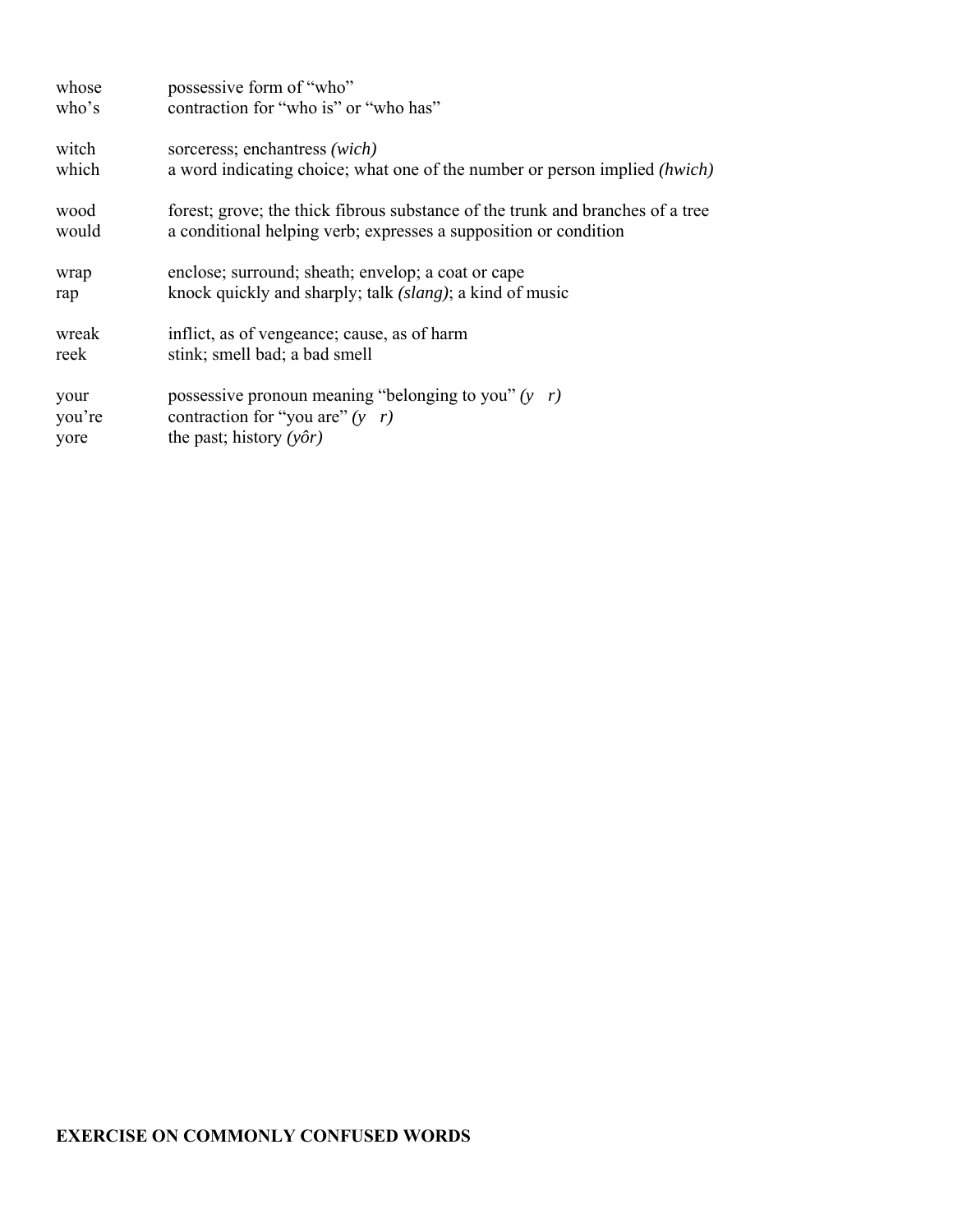- 01. All of the teachers (accept, except) Mr. Galway attended the meeting.
- 02. We must (accept, except) certain difficulties in life.
- 03. There is (all together, altogether) too much talking going on.
- 04. We must stay (all together, altogether) if we expect to survive.
- 05. She was seeking (advice, advise) on how to cope with her problem.
- 06. I must (advice, advise) her in the matter.
- 07. Small clearings appeared (between, among) all the trees.
- 08. A great stone stele appeared (between, among) the two flat stones.
- 09. The (number, amount) of energy they displayed was amazing.
- 10. On the plain appeared a great (number, amount) of horsemen.
- 11. Do not (a lot, allot) so many napkins to each diner.
- 12. That is (a lot, allot) of paper for just one essay.
- 13. The comment was an (allusion, illusion) to the difficult diplomatic situation facing him.
- 14. He was under the (allusion, illusion) that his comments were actually interesting.
- 15. The hot weather and lack of rain had a remarkable (affect, effect) on the lawn.
- 16. The hot weather and lack of rain will adversely (affect, effect) the lawn.
- 17. We can't go (anywhere, nowhere) without him following us. (stalker! )
- 18. His efforts to combat the invasion were going (anywhere, nowhere).
- 19. (Can, May) you lift such a heavy load?
- 20. (Can, May) I please leave the room for a few minutes?
- 21. His campaign resulted in (less, fewer) stray cats in the neighborhood.
- 22. This food has (less, fewer) fat in it than the other does.
- 23. Would you please (lend, loan, borrow) me your book for a few minutes?
- 24. I would really like to (lend, loan, borrow) your book for a while.
- 25. Consider it a friendly (lend, loan, borrow).
- 26. (It's, Its) never right to steal from people.
- 27. A hummingbird dipped (its, it's) bill into the feeder.
- 28. (There, They're, Their) not going to finish on time, are they?
- 29. (There, They're, Their) goes the smartest man in the class.
- 30. (There, They're, Their) toenails are green with fungus.
- 31. (Who's, Whose) fence blew down in the storm?
- 32. (Who's, Whose) here today?
- 33. Please (rise, raise) your hand if you know the answer.
- 34. Please (rise, raise) before you speak.
- 35. (Most, Almost) of the girls knew the answer.
- 36. (Most, Almost) all of the boys did, too.
- 37. Did he have to (sit, set) in the back of the room?
- 38. Did you (sit, set) the alarm before you went to bed?
- 39 (Lose, Loose) change jingled in his pocket.
- 40. Did you (lose, loose) any money at the casino?
- 41. If you have a headache, you should (lie, lay) down and put a cold cloth on your forehead.
- 42. (Lay, Lie) the cold cloth on your forehead.
- 43. Yesterday I (lay, laid) down for a nap about three o'clock.
- 44. He had (laid, lain) down for a nap shortly before the telephone rang.
- 45. Are you (sure, surely) he is ready for the test?
- 46. He is (sure, surely) not ready yet.
- 47. I am (sure, surely) about the answer and don't call me (sure, surely, Shirley)!
- 48. It is (real, really) hot out!
- 49. Are these (real, really) diamonds, or are they fakes?

#### **EXERCISE ON COMMONLY CONFUSED WORDS**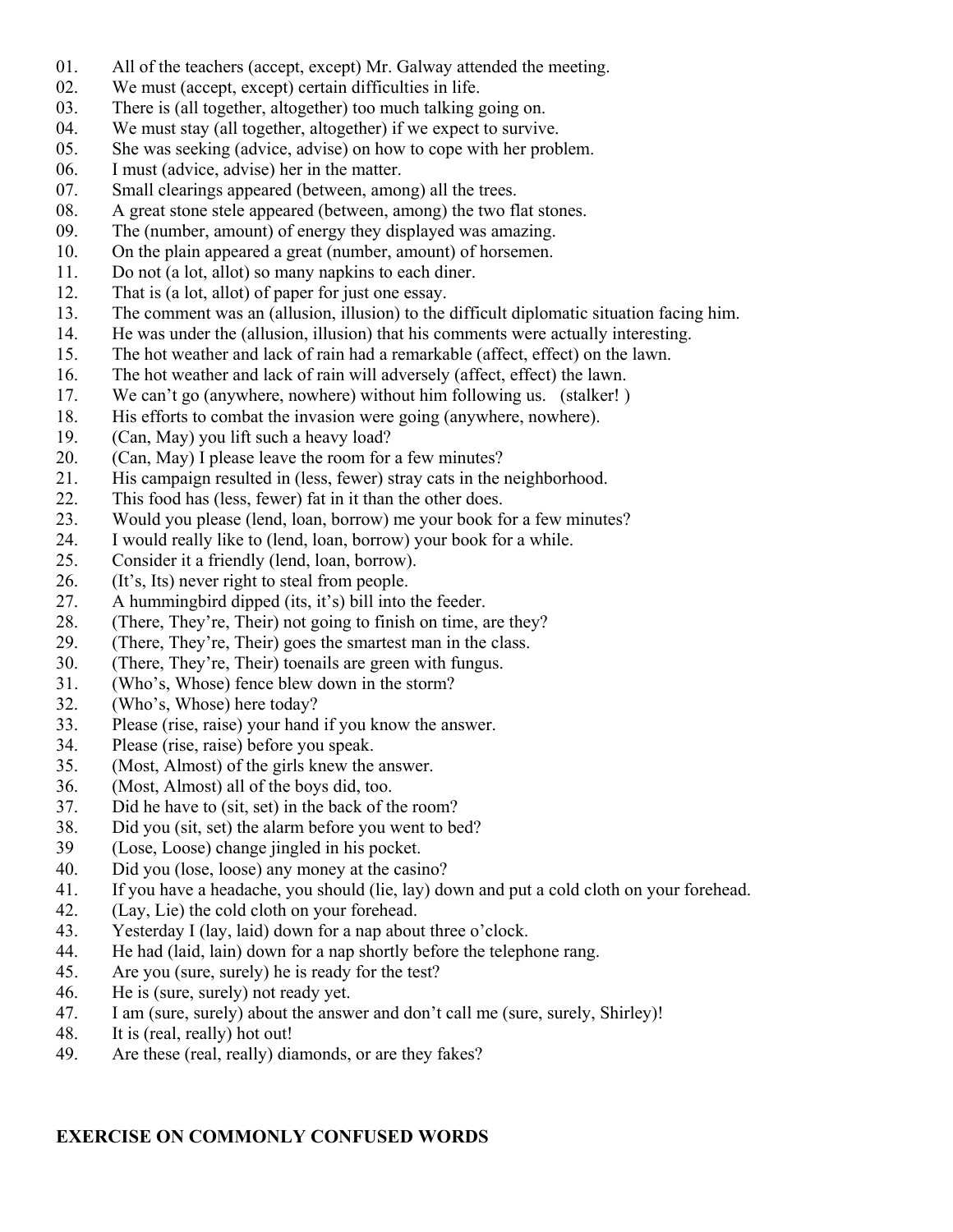*Directions: Choose the correct word form:*

- 01. (There, They're, Their) go the last of the parade floats.
- 02. (There, They're, Their) backpacks are over against the wall.
- 03. Did the boys say (there, they're, their) going to the concert?
- 04. (To, Two, Too) many cooks spoil the broth, they say.
- 05. (To, Two, Too) girls were the last contestants at the spelling bee.
- 06. (To, Two, Too) err is human.
- 07. The light rain will have little (effect, affect) on the games.
- 08. We must work hard to (effect, affect) some change in our condition.
- 09. Did the rain (effect, affect) the condition of the field?
- 10. You must (agree on, agree to, agree with) the best course of action.
- 11. Now that you've heard my reasons, do you (agree on, agree to, agree with) me?
- 12. We didn't know if they would (agree on, agree to, agree with) accompany us.
- 13. I had to (adapt, adopt) a Hermle pendulum to the old Urgos clock movement.
- 14. Some people choose to (adapt, adopt) children.
- 15. The boxes are (already, all ready) for shipment.
- 16. They have (already, all ready) been sealed and stacked up.
- 17. (Beside, Besides) a lack of water, there was very little food.
- 18. (Beside, Besides) the stream lay a small deer.
- 19. The proposed law was (formally, formerly) passed by Congress.
- 20. Some of the countries of Eastern Europe were (formally, formerly) part of the Soviet Union.
- 21. (Fewer, Less) soldiers volunteered for duty that month.
- 22. (Fewer, Less) sugar is needed for this recipe.
- 23. When they walked (in, into) the room, they were greeted by applause.
- 24. The people (in, into) the room applauded as they entered.
- 25. These reports (differ from, differ with) the ones we got last week.
- 26. I have to (differ from, differ with) you on this issue.
- 27. (You're, Your) not ready yet, are you?
- 28. (You're, Your) new schedule is on your desk.
- 29. (Most, Almost) all of the boys passed the test.
- 30. (Most, Almost) of the boys passed the test.
- 31. This is (sure, surely) to be a difficult job.
- 32. This is (sure, surely) the best way to go.
- 33. I will (learn, teach) them the way to write a paper.

## **COMPOSITION ASSIGNMENT**

*Directions: Choose one of the organizational schemes in the guidelines to paragraphs. Write a paragraph of 150-200 words. The topic may be anything suitable to that organizational scheme.*

Since there are many examples in the guide, I won't provide another one here.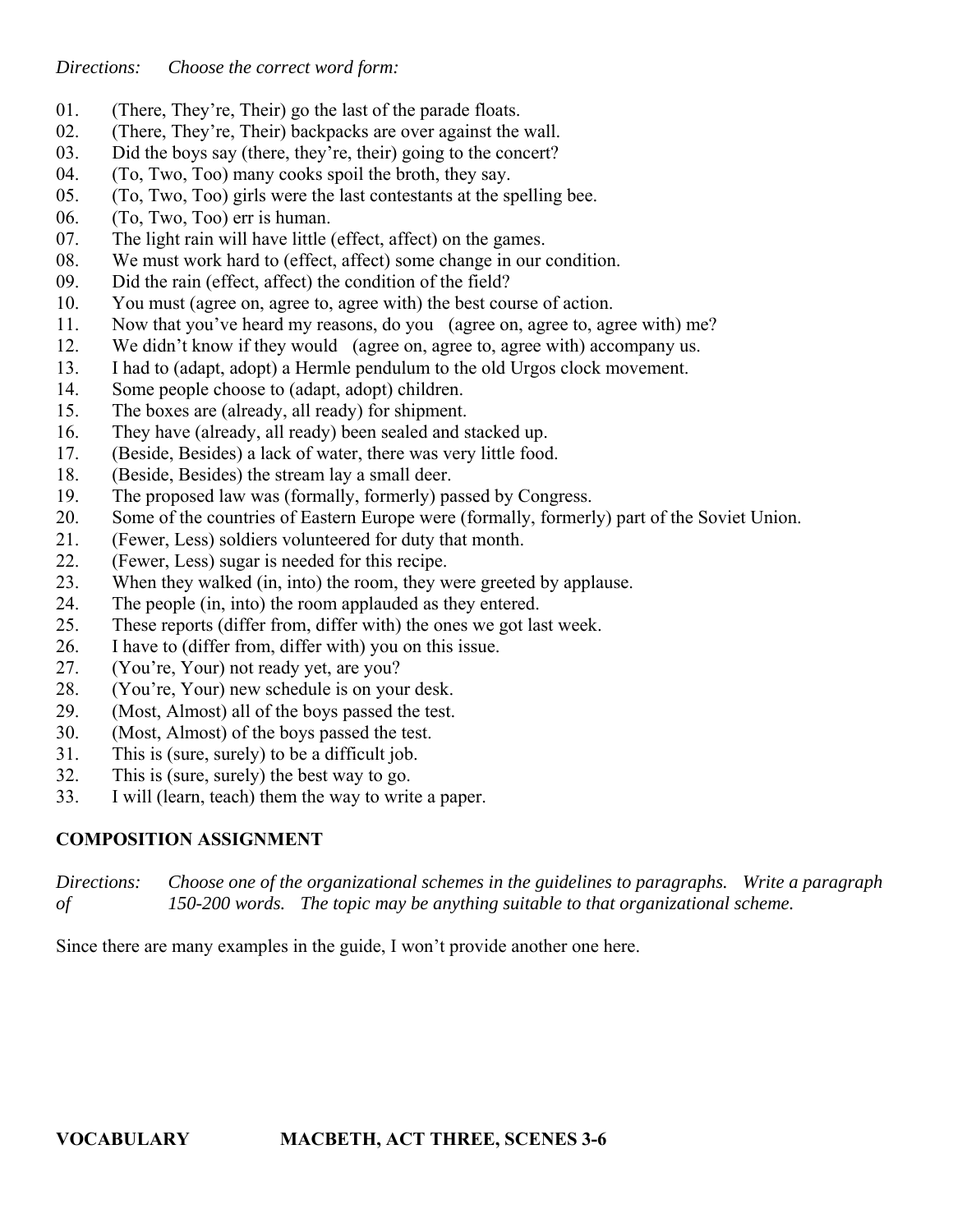*Directions: Match the definitions to the words by writing the letter of the definition in front of the word:*

- 01. amends
- 02. appetite
- 03. augurs
- 04. betimes
- 05. bid
- 06. blanched
- 07. cabined
- 08. contriver
- 09. cribbed
- 10. delinquents
- 11. dismisses
- 12. displaced
- 13. disposition
- 14. distilled
- 15. disturbed
- 16. exasperate
- 17. expectation
- 18. founded
- 19. glimmers
- 20. homage
- 21. illusion
- 22. impostors
- 23. infirmity
- 24. initiate
- 25. malevolence
- 26. marrowless
- 27. mirth
- 28. mischance
- 29. momentary
- 30. passion
- 31. pious
- 32. purged
- 33. rant
- 34. rave
- 35. saucy
- 36. speculation
- 37. spiteful
- 38. statute
- 39. suspicions
- 40. tedious
- 41. thralls
- 42. treachery
- 43. tyrant
- 44. venom
- 45. wayward
- 46. wrathful
- a. Ask; urge
- b. Shines with a faint flickering light
- c. Anticipation; a looking forward to
- d. Treason; betrayal
- e. Upset mentally or emotionally
- f. Talk or say in a loud, wild, extravagant way; rave
- g. Talk incoherently or wildly; rant
- h. Sends away; allows or instructs to leave
- i. Feelings that a person is guilty, wrong, or
- harmful, without full proof
- j. Joyfulness; gaiety; merriment
- k. Established; ordered; organized
- l. Enclosed or confined, as in a cabin
- m. Confined or shut in, as in a crib
- n. Poison
- o. Desire, as for food; strong craving
- p. Unlucky accident; misadventure; bad luck
- q. Lasting only a brief period or time
- r. Intense emotion or excitement
- s. Persons who deceive by pretending to be someone else
- t. Law; regulation
- u. Cleansed; rid of impurities; expelled
- v. Sickness; illness
- w. Thought; conjecture; consciousness
- x. Without vitality or life
- y. Taken the place of; supplanted
- z. One's nature or temperament
- aa. Paled; whitened
- bb. Hidden knowledge
- cc. Promptly quickly; early
- dd. Tiresome; boring
- ee. Beginner
- ff. Rude; impudent
- gg. Schemer; manager; bringer about
- hh. Headstrong; willful; disobedient
- ii. Malicious; intending evil
- jj. Angry
- kk. Atonements; just repayments or recompense
- ll. Drawn out of or obtained the essence

mm. Unreal, deceptive, or misleading appearance or image

- nn. People of antisocial behavior; breakers of the law
- oo. Slaves; bondsmen
- pp. Usurper; one who seized sovereignty illegally
- qq. Showing religious zeal; zealous in the

performance of religious duties

- rr. Spitefulness; maliciousness
- ss. Public promise of allegiance to a lord
- tt. Irritate; annoy